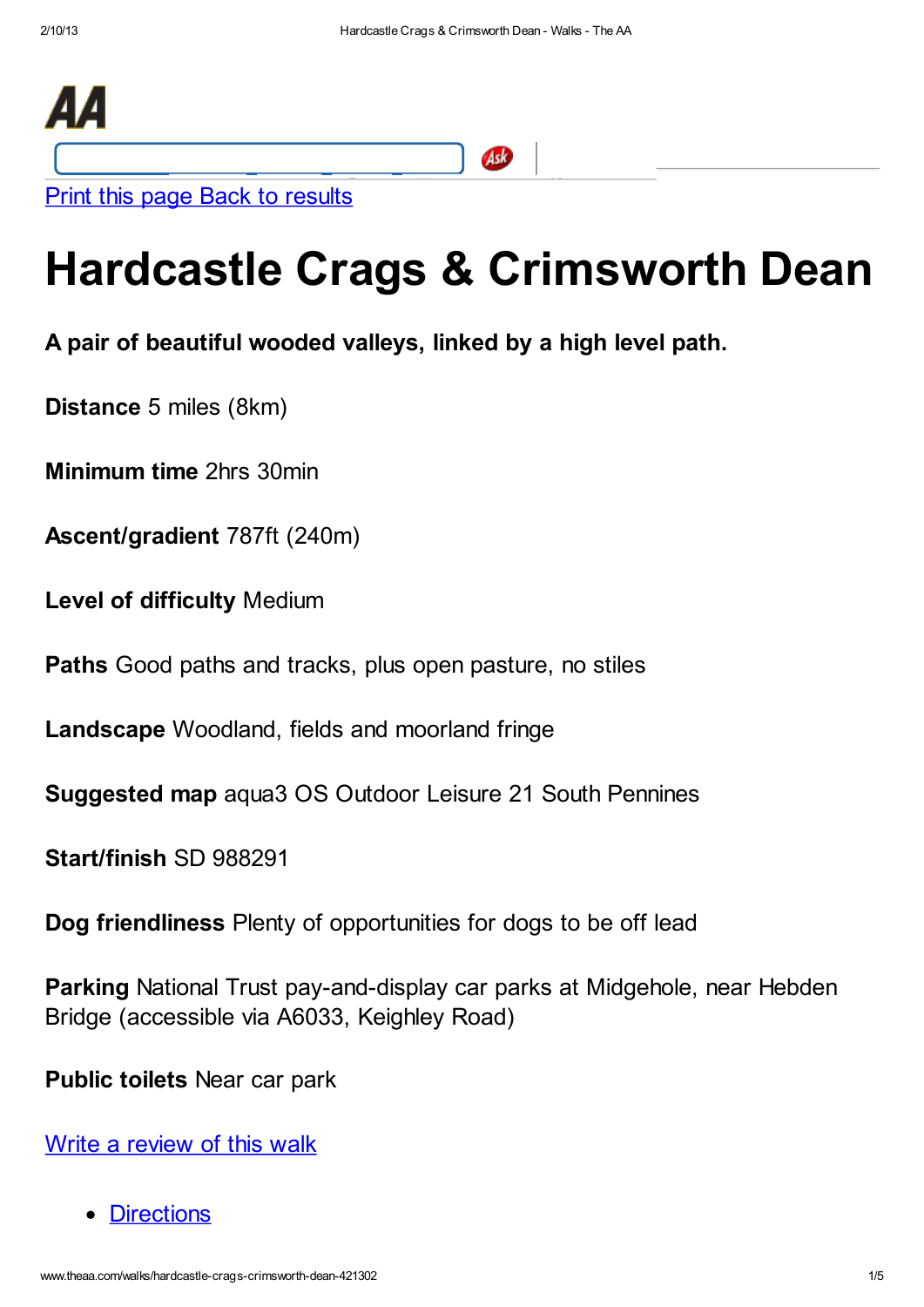- [Background](http://www.theaa.com/walks/hardcastle-crags-crimsworth-dean-421302#background)
- [Information](http://www.theaa.com/walks/hardcastle-crags-crimsworth-dean-421302#information)



© The Automobile Association 2008. © Crown Copyright Licence number 100021153

1 Walk up the drive, passing the lodge, and into the woods. Take the first path to the left, which descends to Hebden Water. Follow a good riverside path through delectable woodland, passing Hebden Hey - a popular picnic site, with stepping stones - to reach Gibson Mill. The buildings, and mill dam behind, are worth investigating.

2 For this longer walk you join the track uphill, to the right of Gibson Mill, soon passing the crags that give the woods their name. Keep on the main track, ignoring side-paths, to leave woodland and meet a metalled road. Keep left here, still uphill, across a beck and approach Walshaw, a knot of houses enjoying terrific views.

3 Just before you reach the houses - when you are opposite some barns - bear sharp right through a gate onto an enclosed track (signed to Crimsworth Dean). You are soon on a grassy track across pasture, descending to a beck and through a gate. Walk uphill, soon bearing to the right as you follow a wall around the shoulder of Shackleton Hill. Go through a gate in the wall on your left, and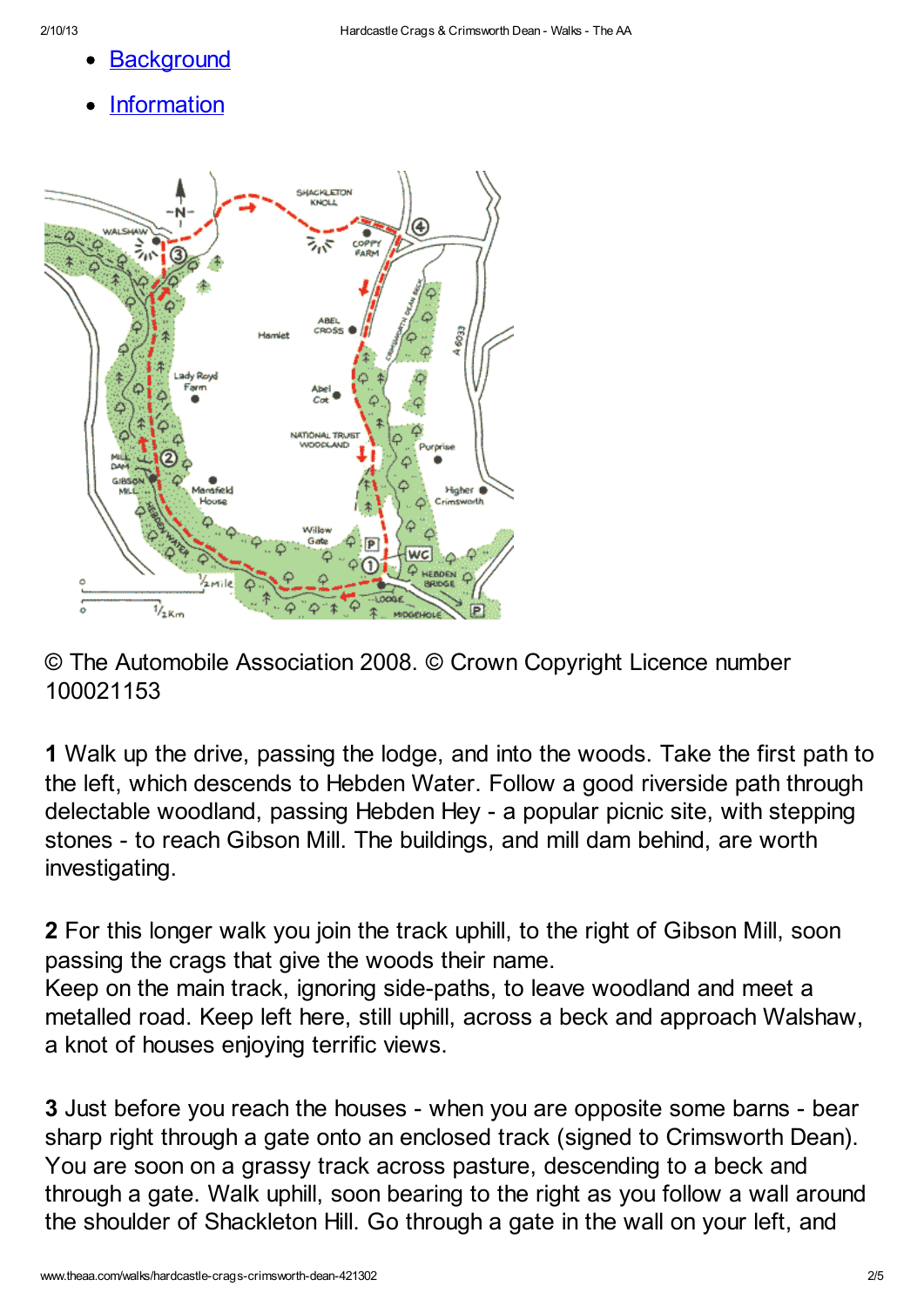continue as the path bears right, still following the wall, but now it's on your right. Here you have level walking and great views. Take a gate in a wall on the right, just above Coppy Farm, to join a walled track downhill into the valley of Crimsworth Dean. You meet a more substantial track by another ruin of a farm. This track is the old road from Hebden Bridge to Haworth: a great walk to contemplate for another day.

4 Bear right, along this elevated track, passing a farm on the left. Look out, by a farm access track to the right, for Abel Cross: not one but a pair of old waymarker stones. Continue down the main track, into National Trust woodland, keeping left, after a field, when the track forks. Beyond a pair of cottages the track is metalled; you soon arrive back at the car parks at Midgehole.

Hebden Bridge, just 4 miles (6.4km) from the Yorkshire/Lancashire border, has been a popular place to visit ever since the railway was extended across the Pennines, through the Calder Valley. But those train passengers weren't coming for a day out in a grimy little mill town; the big attraction was the wooded valley of Hebden Dale - usually called 'Hardcastle Crags' - just a short charabanc ride away. 'Hebden Bridge for Hardcastle Crags' was the stationmaster's cry, as trains approached the station. Here were shady woods, easy riverside walks and places to spread out a picnic blanket. To people who lived in the terraced streets of Bradford, Leeds or Halifax, Hardcastle Crags must have seemed idyllic. The steep-sided valley reminded Swiss visitors of their own country, and became 'Little Switzerland' - at least to the writers of tourist brochures. The only disappointment, in fact, was the crags themselves: unassuming gritstone outcrops, almost hidden by trees.

The Industrial Revolution created a huge demand for water: for mills, factories and domestic use. To quench the thirst of the rapidly expanding textile towns, many steep-sided valleys, known in the South Pennines as cloughs, were dammed to create reservoirs. Six of these lie within easy walking distance of Hardcastle Crags. They represented huge feats of civil engineering by the hundreds of navvies who built them, around the end of the 19th century, with picks and shovels. The men were housed in a shanty town, known as Dawson City and both men and materials were transported to the work-sites by a convoluted steam-powered railway system that crossed the valley on an elaborate wooden viaduct.

Hardcastle Crags escaped the indignity of being turned into a reservoir, but it was touch and go. Three times during the last 50 years (the last time was in 1970) plans were drawn up to flood the valley. And three times, thankfully, wiser counsels prevailed and the plans were turned down. Lord Savile, a major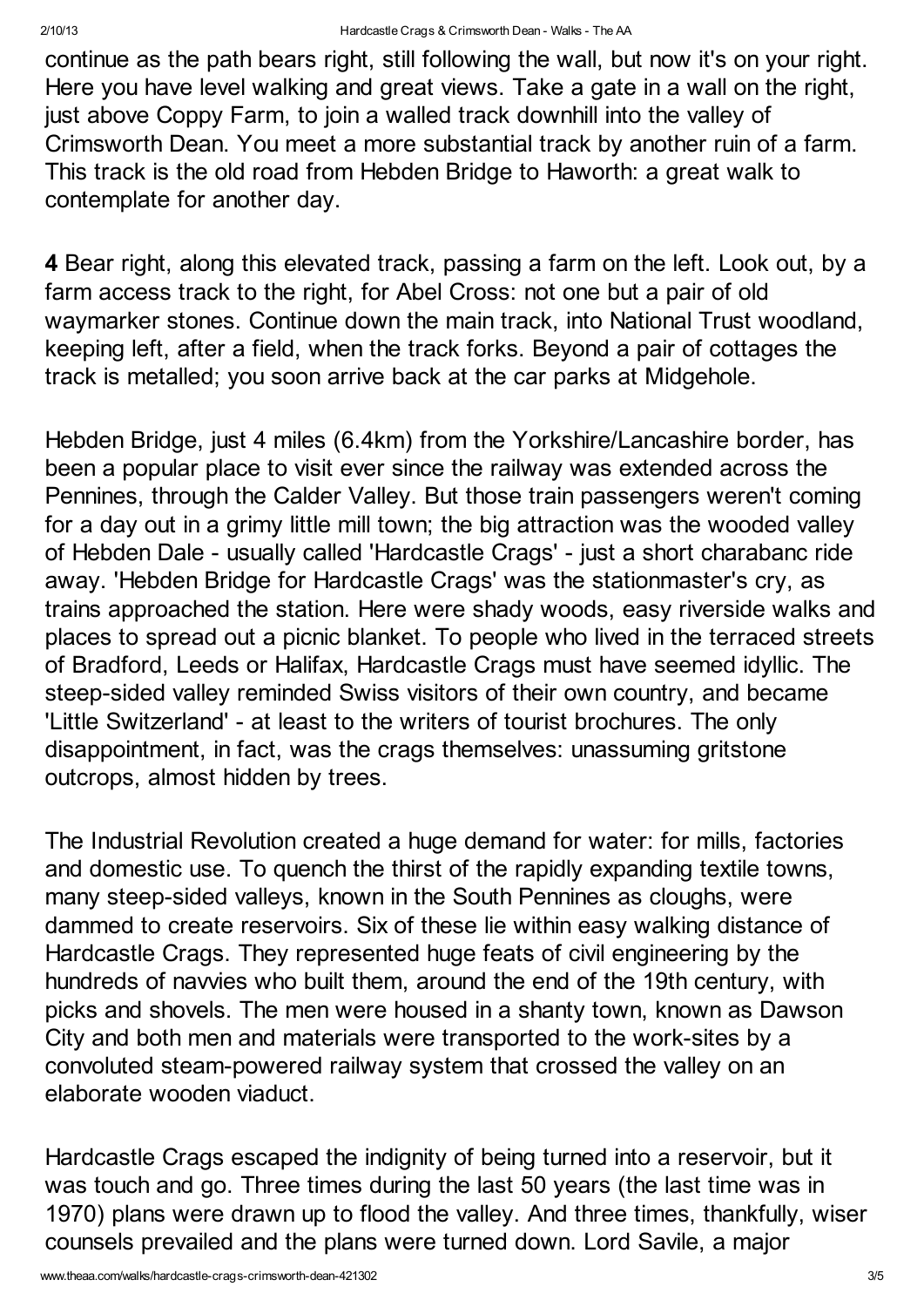landowner in the area, once owned the valley. It was he who supplemented the natural woodland with plantings of new trees - particularly pines, and laid out the walks and the carriage drive. In 1948 Lord Savile donated Hardcastle Crags, and the nearby valley of Crimsworth Dean, to the National Trust. Because of this bequeathment, the future of this delightful valley looks secure and local people will continue to enjoy this valuable amenity.

Hardcastle Crags are a haven for wildlife. Bird watchers can look out for pied flycatchers, woodpeckers, jays, sparrowhawks and the ubiquitous dipper - which never strays from the environs of Hebden Water. In spring there are displays of bluebells; in summer the woods are filled with bird-song; the beech woods are a riot of colour as the leaves turn each autumn.

#### While you're there

Walk the old road from Hebden Bridge to Haworth (it's marked as such on the OS map) that includes the section of track through wooded Crimsworth Dean. The old road is never hard to find, and offers easy walking with terrific views all the way. Have lunch in Haworth, and take the easy way back to Hebden Bridge by bus.

#### Where to eat and drink

The Packhorse Inn can be found on the unclassified road between Colden and Brierfield, just beyond the wooded valley of Hardcastle Crags. The Packhorse is one of many solitary, exposed pubs to be found in Pennine Yorkshire, which existed to cater for the drovers and packhorse men. There's a warm welcome for walkers, and hearty meals. In winter, though, the pub only opens at lunchtimes at the weekend.

#### What to look for

Hebden Water rushes attractively through the wooded valley of Hardcastle Crags. These upland rivers and streams are the perfect habitat for an attractive little bird called the dipper. Dark brown, with a blaze of white on the breast, the dipper never strays from water. Unique among British birds, it has perfected the trick of walking underwater.